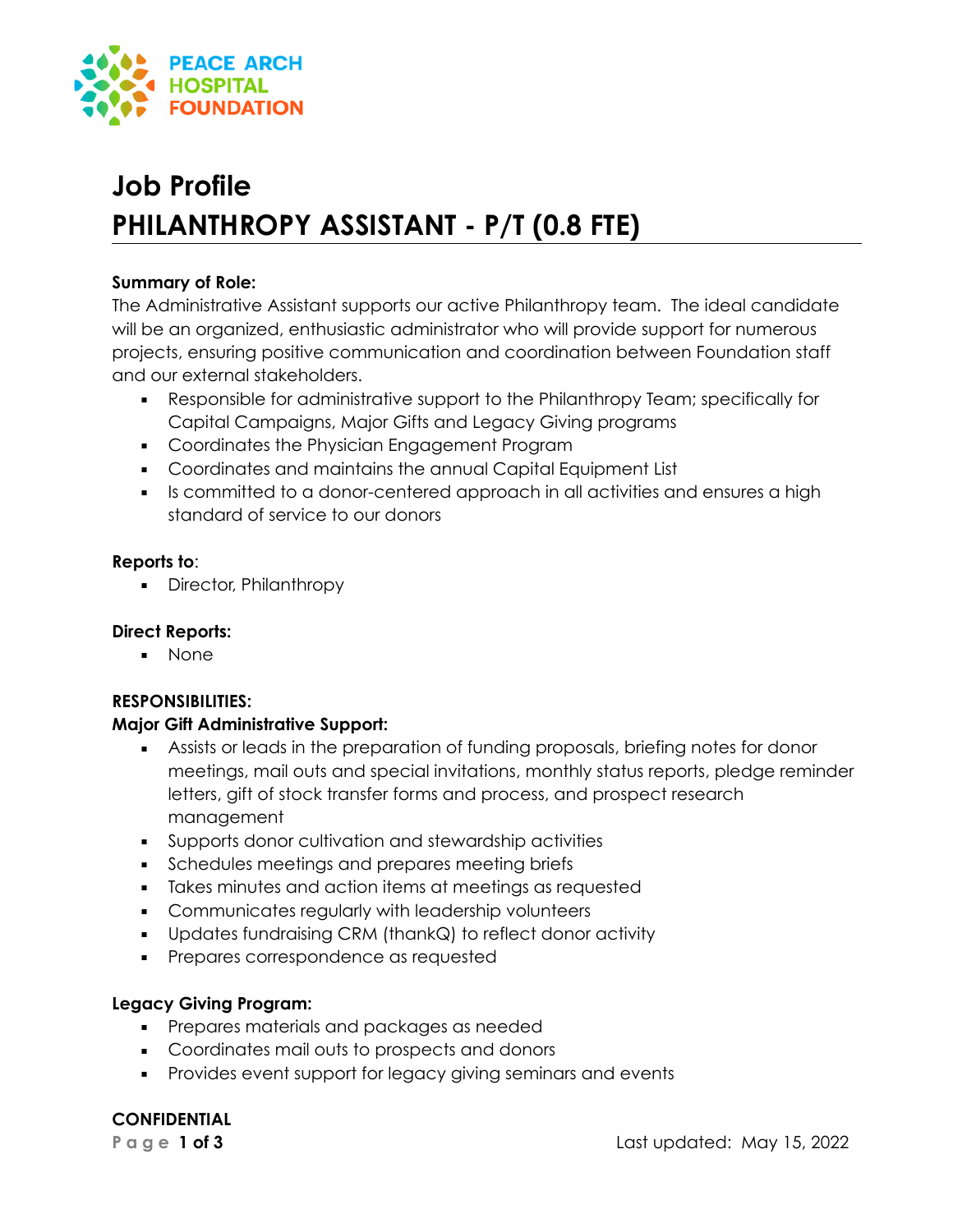

### **Annual Giving Program:**

- Compiles and sends new donor welcome packages
- **Supports End of Year mailing campaigns**

### **General Philanthropy Team Support:**

- Collates monthly program reports and prepares draft Board Report
- Coordinates annual Foundation Work Plan process
- Maintains the philanthropy office files, campaign meeting binders, and committee and project binders as assigned.

### **EDUCATION AND EXPERIENCE:**

- A minimum of completion of secondary school
- Post secondary course work is an asset
- A minimum of three years administrative support

### **KNOWLEDGE, SKILLS AND ABILITIES:**

- Extremely detail-oriented with excellent proof-reading, grammar, and spelling skills
- Superior planning, organization, and time management skills
- Positive, enthusiastic, and committed team player
- Demonstrated high degree of initiative, judgement and problem-solving ability
- Communicative and engaging, with excellent listening skills
- **•** Strong work ethic with proven ability to successfully work cross-functionally within a team environment to complete projects and handle multiple priorities and projects simultaneously
- **•** Strong computer software skills and some familiarity with databases, including knowledge of Windows, Microsoft Office (Outlook, Word, Excel, PowerPoint, Teams), Adobe Acrobat
- Ability to work independently and be flexible and responsive to the needs of our team
- Excellent ability to monitor and adhere to deadlines and timelines
- **EX Can-do attitude with flexibility to work weekends and evenings as required**
- **•** Strong commitment to inclusion, diversity, equity, and access (IDEA)
- Knowledge of non-profit sector an asset